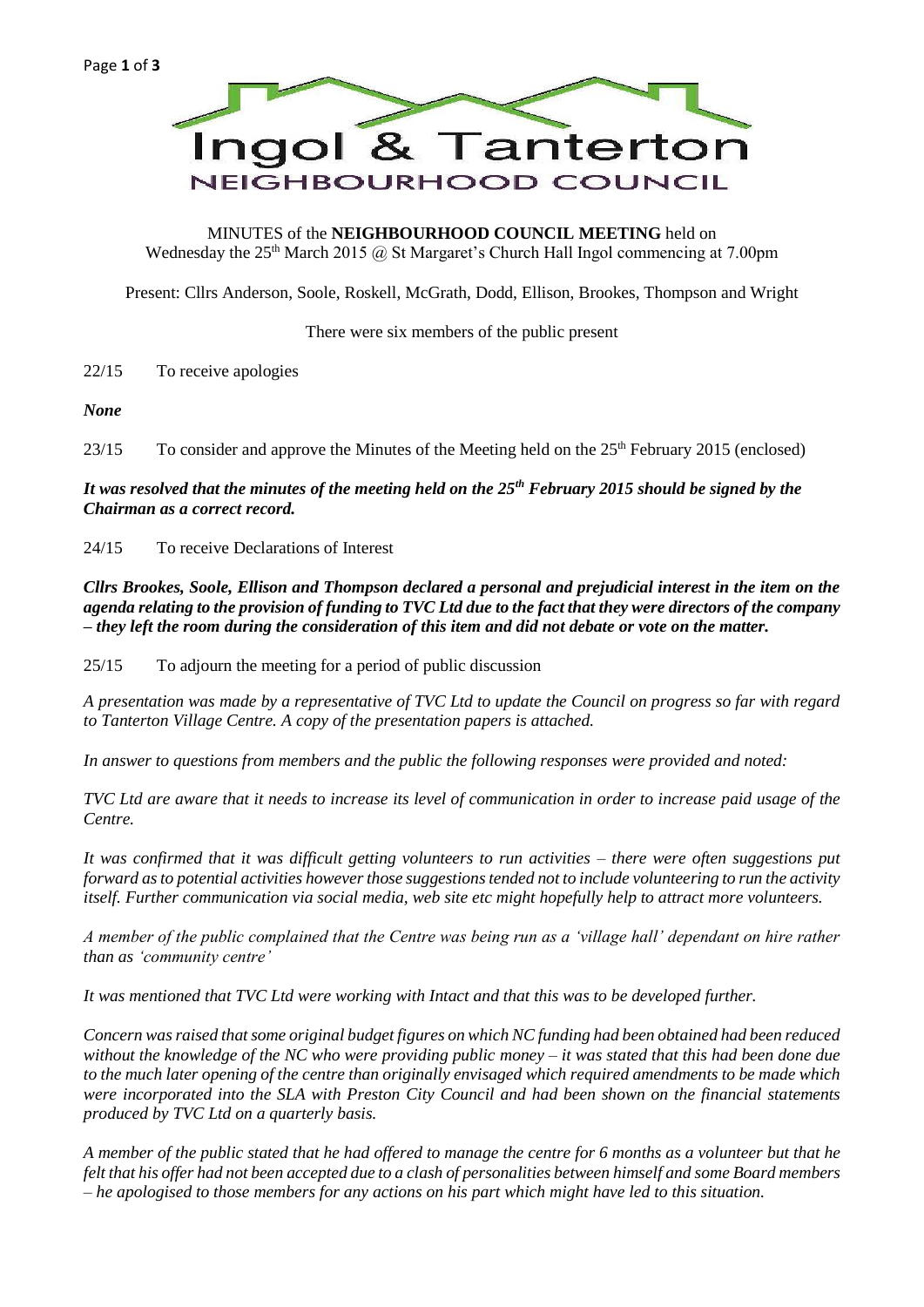*It was explained that the possibility of employing a caretaker, as suggested in the presentation, might assist in removing some janitorial work from the existing volunteers and that should TVC Ltd go down that line the job would be as a caretaker and not a centre manager and any such job would be properly advertised.*

| 300152 | Preston CC                | Christmas tree provision     | 1511.42 |
|--------|---------------------------|------------------------------|---------|
| 300153 | Greenwood Garden Services | Lengthsman                   | 262.50  |
| 300154 | WV Mcennerney-Whittle     | Salary & Expenses Oct to Dec | 1115.50 |
| 300155 | Inland Revenue            | 3rd Qtr tax and NI           | 690.80  |

26/15 To authorise payment of the following accounts:

### *It was resolved that the above mentioned payments should be approved.*

27/15 To consider whether this Council wishes to renew its membership of LALC (invoice enclosed) – please note that 12 months' notice is required for any member Council to withdraw its membership.

# *It was resolved that this Council would pay the 2015/16 subscription but that it would give immediate notice to cease membership in 12 months' time*

28/15 To approve renewal of the Lengthsman Contract for a further period of 12 months at a rate of £12.90 per hour (last year £12.50) – this would bring rate of pay into line with Lea and Cottam – no increase was awarded by I & T since inception.

### *It was resolved that the lengthsman contract should be renewed as outlined above.*

29/15 To consider whether any response should be made to the Preston Local Plan 2012/2026 – Inspector's Draft Main Modifications (Examination Library Reference EL7.022) details of which have previously been circulated with the appropriate web site link. A generic commentary and proposed response are included for consideration.

### *It was resolved that the proposed response referred to above should be sent.*

30/15 To consider the following motion put forward by Cllr McGrath:

That this Council approve the release of the second tranche of funding as agreed by this Council under minute number 67/13 at a figure of £3500.00 subject to the following conditions which are meant to ensure that the NC is seen as a working partner and is not excluded from appropriate information concerning the use of public funds.

- a) That TVC Ltd produce in advance of the release of the funds a copy of their approved budget for the year 1st April 2015 to 31st March 2016.
- b) That TVC Ltd agree to produce to the Neighbourhood Council the following quarterly management / monitoring information
- *(i) A Statement of Accounts showing progress against the stated budget together with a financial report/explanation of significant variances*
- *(ii) A copy of the SLA terms agreed with Preston City Council and progress against them together with an operational progress report outlining significant achievements, concerns and/or developments which might affect ongoing or future success*

*It was resolved that release of the second tranche of funding of £3500 should be made once TVC Ltd had produced and supplied to this Council its budget for 2015/16 and a commitment had been received that TVC Ltd would supply management information as set out above on a regular and timely basis.*